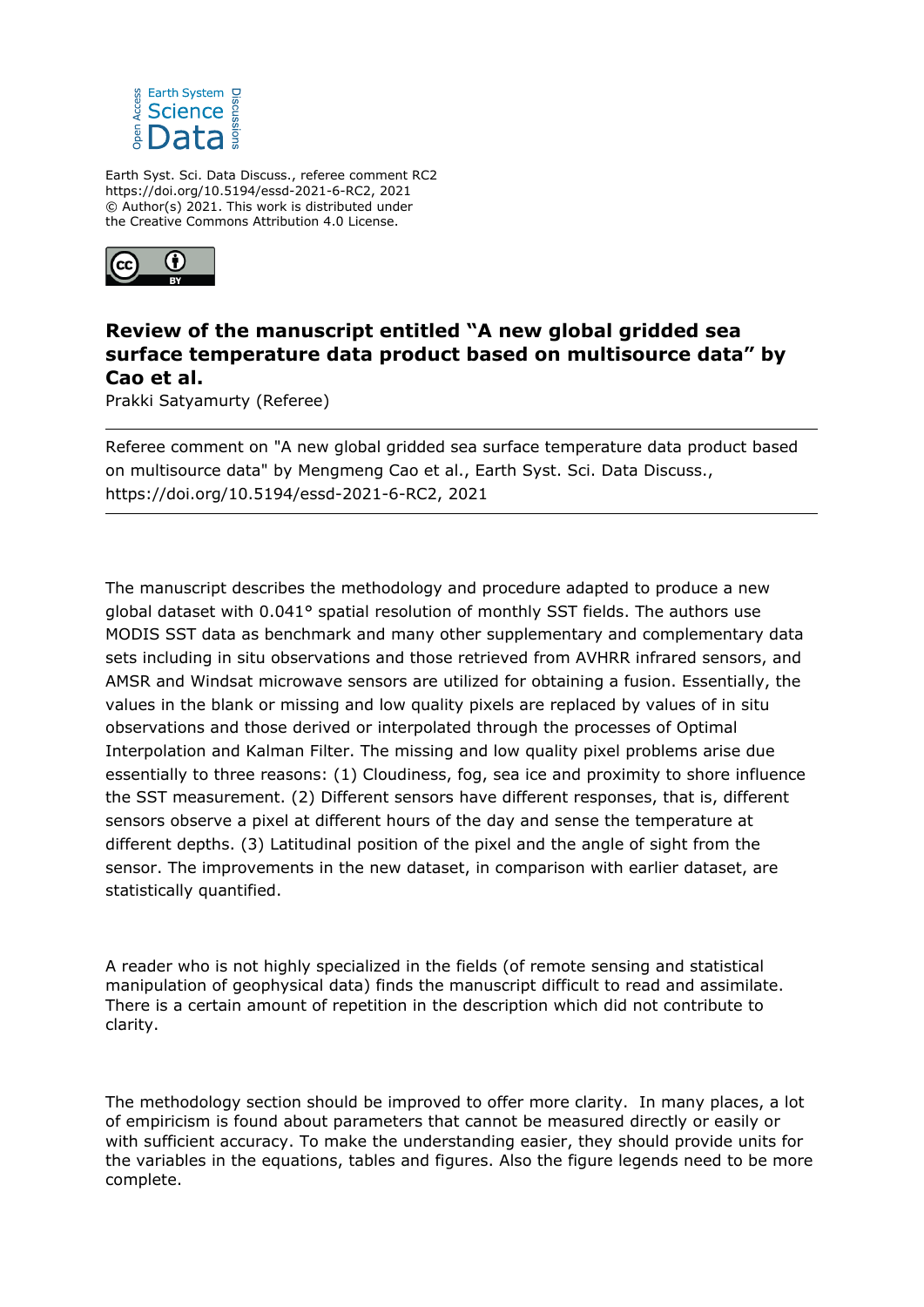For Climatologists and Oceanographers who wish to use the SST, without bothering to go into miniscule details of the elaborate processing procedure, the present product provides a more accurate dataset. The quality control statistics presented shows substantial improvements in the new SST product.

One fundamental question over monthly time scales: Do we require a spatial resolution of 4,1 km, especially in the open oceans? This high resolution SST perhaps helps coastal studies like upwelling and estuary biology.

On the whole the authors did a good and useful job. Some specific points to be considered are:

- How can GOTM produce accurate values while utilizing several variables, such as 2 m temperature, 10 m wind, sensible heat flux, latent heat flux, which have poor accuracy? Does the ECMWF reanalysis of these variables present the accuracy needed?
- Fig. 7: Why the non-null pixel frequency is low off the Peru coast, exactly in the ENSO signal region? Because, the region is covered by low cloud almost all the time. You can see that the ITCZ region and other tropical oceanic regions west of the continents also present low non-null frequency due to clouds, high as well as low clouds. Inclusion of these comments may enrich your manuscript.
- Make the difference between skin temperature and surface temperature clear.
- I agree that the differences in time and depth of observation have to be compensated. What guarantees that Eqs. 1 and 2 can fix these problems? l is empirical, m is the frictional velocity in the water. These parameters may introduce uncertainties. What is the sanctity of the formula in Eq. 3? As you said in the Discussion section, the procedure relies on the performance of GOTM.
- Why can't you use the diurnal variability from in situ observations, at different places and in different months, instead of relying on a model?
- Lines 428-429: You say "I" is identity matrix and immediately after you say "H" is an identity matrix.
- The procedure described in lines 430 through 458 needs some more clearer explanation.
- Tables: You better provide in the text expressions for the statistical metrics shown the tables.
- Figs. 12 and 13 call for aithors' comments. Fig. 16: what do blank circles and filled circles represent? Fig. 17: Indian\_R and Indian\_E. Tell what they represent in the legend.
- L 683: By the expression "different surface depths" you mean "different depths in the surface layer"?
- Many uncertainties you mentioned in your discussion will remain uncertain for a long time to come. Rewrite the last sentence, L 700. At many other places too the write-up needs improvement. Some repetitions can be suppressed while more explanation and comments are needed in some places. The conclusion section can be merged with discussion section and some repetitions can be avoided.